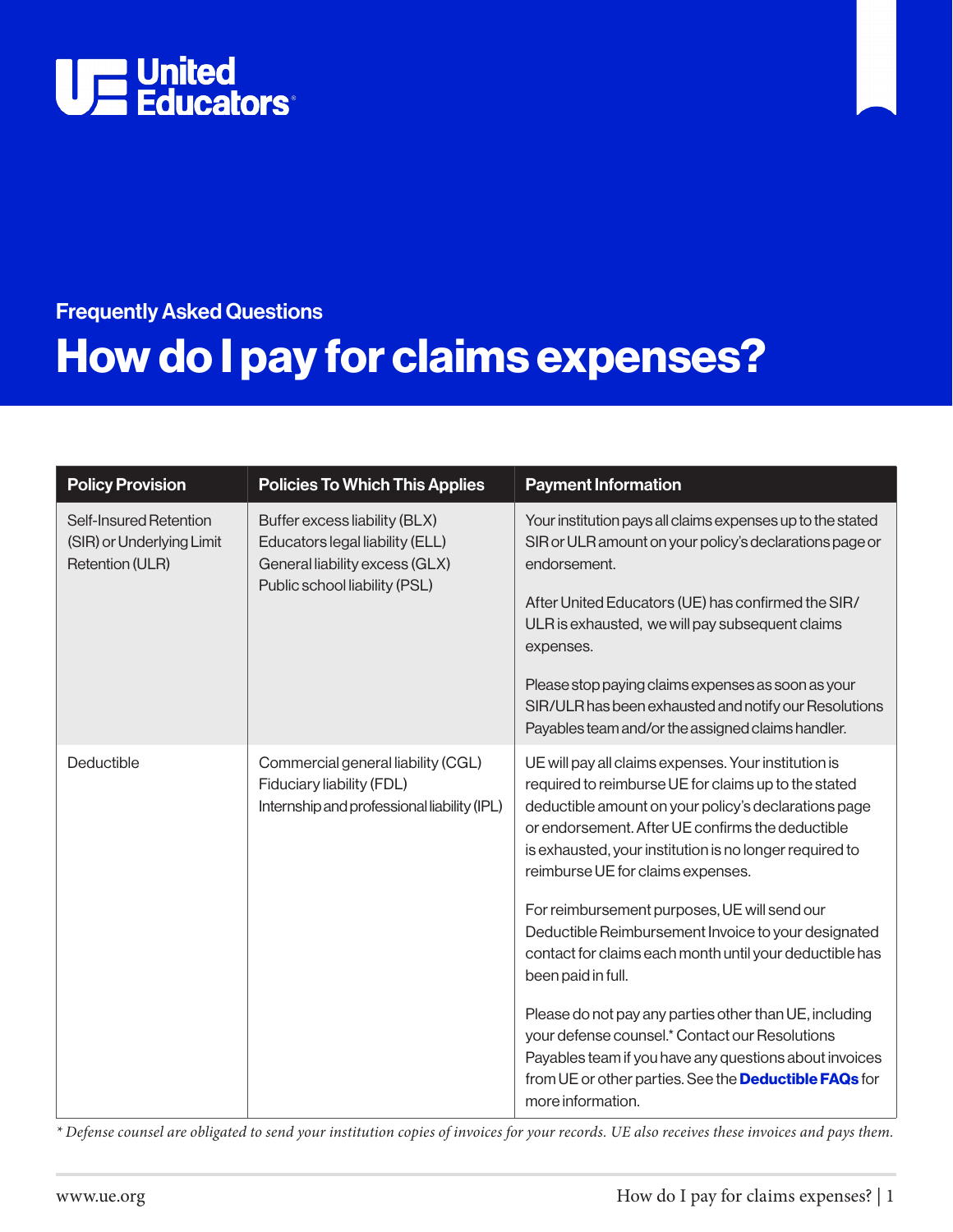#### **1. Who can I contact for payment questions?**

To contact our Resolutions Payables team, please call (240) 802-4280 or email **[claimsbillinginquiry@ue.org](mailto:claimsbillinginquiry%40ue.org?subject=)**, and reference your claim(s) number.

#### **2. What should I do if the SIR/ULR is exhausted or near exhausted?**

Contact our Resolutions Payables team before paying the invoice that will exhaust the SIR/ULR balance. Our Payables Specialists will reconcile the financials by doing the following:

- Reviewing the payment your institution made
- Comparing your payments to our tracking record
- Identifying and communicating any payment errors to defense counsel or other parties that you have paid
- Confirming that our records match yours and that UE will begin making direct payments.

#### **3. I received an "Initial Payment" email. What is this?**

UE's Payables team sends an Initial Payment email to notify your institution that our records indicate the SIR/ULR has been exhausted and UE will begin making defense payments. When UE participates in the selection of defense counsel, we require counsel to provide us with copies of all invoices so we may track expenses within the SIR/ULR. If your institution is "approved" to hire counsel without UE's participation, we are not able to track expenses unless or until defense counsels' invoices are provided to UE.

### **4. What should I do if I've paid an invoice I shouldn't have?**

Contact our UE Payables team at (240) 802-4280. We will review the payment information with you and reimburse your institution when appropriate.

### **5. What is CounselLink?**

CounselLink is a third-party cloud-based billing portal used by defense counsel to submit invoices for review, approval, and payment. Defense counsel also submit budgets for the anticipated work required to defend the claim.